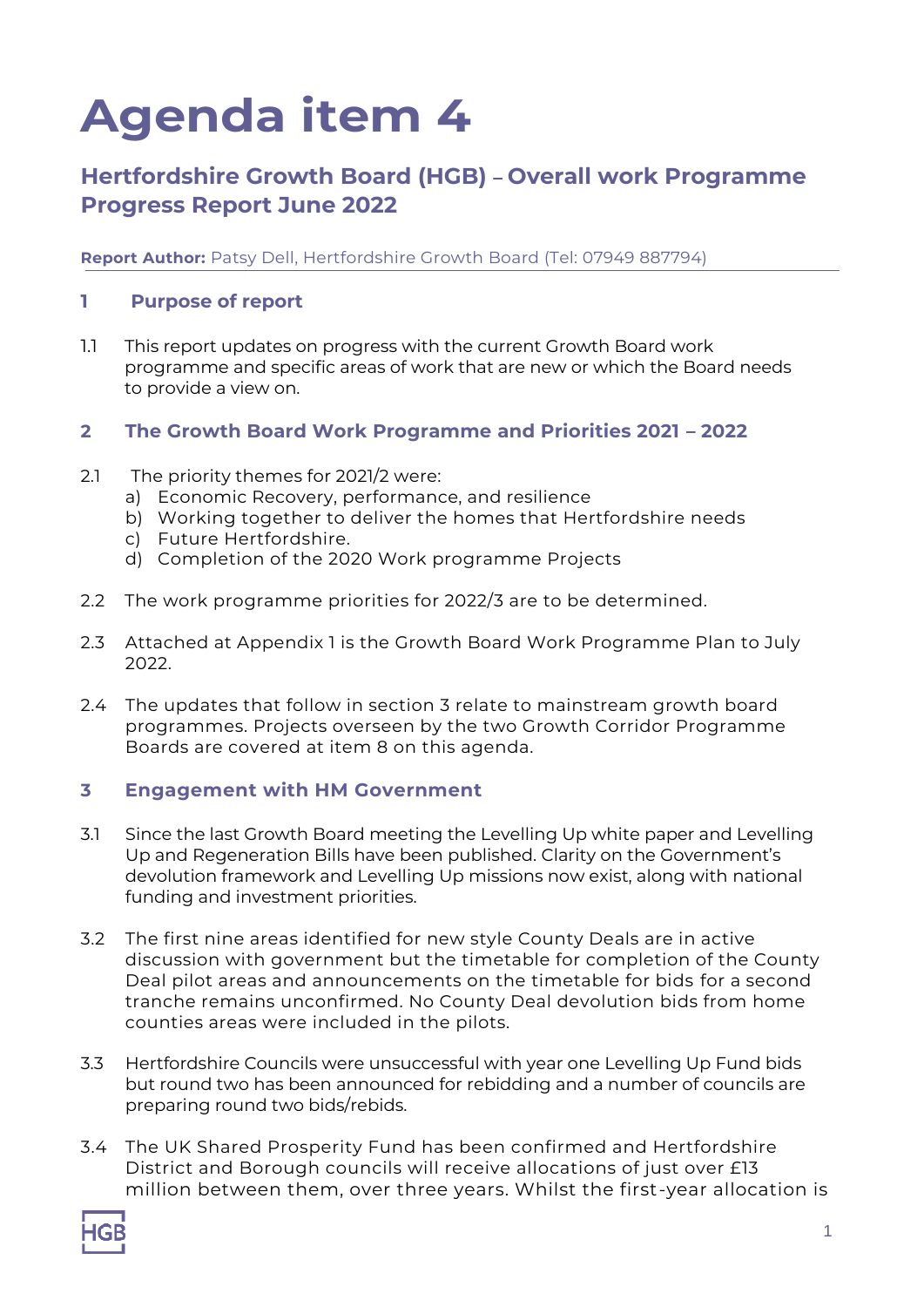likely to be a small portion of the total allocation for most councils, an investment plan has to be submitted and approved by HM Government before funds are released. There are advantages in doing some combined work on the bids to enable a strategic approach to infrastructure and other investments to be considered, along with time and capacity savings on preparation of investment plans and other supporting material. Contact has been made with all Growth Board partners to support joint working and a pan-Hertfordshire approach where this would be beneficial.

### **4 Housing workstream update**

- 4.1 The main output of work from the housing workstream is contained within the Growth and Housing Prospectus which was submitted to DLUHC and HE last year. This work has provided a significant evidence base and understanding of the Hertfordshire Housing pipeline and delivery pathway associated with the 100,000 homes that need to be delivered by the mid-2030's. With the new investment priorities set out in the Levelling Up white paper it is clear that Housing and Growth Deals in the form that the Growth Board was seeking are no longer available.
- 4.2 Given this, work supporting that ambition has been stood down. Individual councils are having continuous market engagement conversations with Homes England (supported by the evidence that the Growth Board work has developed) and funding may be available on a scheme-by-scheme basis, where this will deliver housing pre-2025. Longer term strategic scale sites that will start to deliver post 2025 (of which there are around 60,000 homes allocated for in Herts) are not being supported unless full evidence of market failure can be demonstrated.
- 4.3 A progress update on the Temporary Accommodation joint investigation project is covered elsewhere on this agenda.
- 4.4 Promotion of Off-Site Manufactured units (OSM) as part of diversifying the Hertfordshire housing supply has been supported by the Growth Board's engagement with the offsite consortia and through the new OSM housing guide which is covered elsewhere on this agenda.

# **5 Hertfordshire Investment Ready Workstream**

- 5.1 The Investment strategy was approved in January 2022. Further work on this workstream has been held pending review of the work programme.
- 5.2 Although the Growth Board had decided not to exhibit this year, representatives from Herts LEP, Dacorum BC, Stevenage BC and Watford BC attended the Real Estate Investment and Infrastructure Forum (UKREiiF) in Leeds in May 2022. The event was felt to be useful in raising awareness of the investment opportunities available in Hertfordshire.

# **6 Planning Resilience and Capacity Task and finish Group**

6.1 The task and finish group has now been established with officers from several council planning services, higher and further education, the LEP as